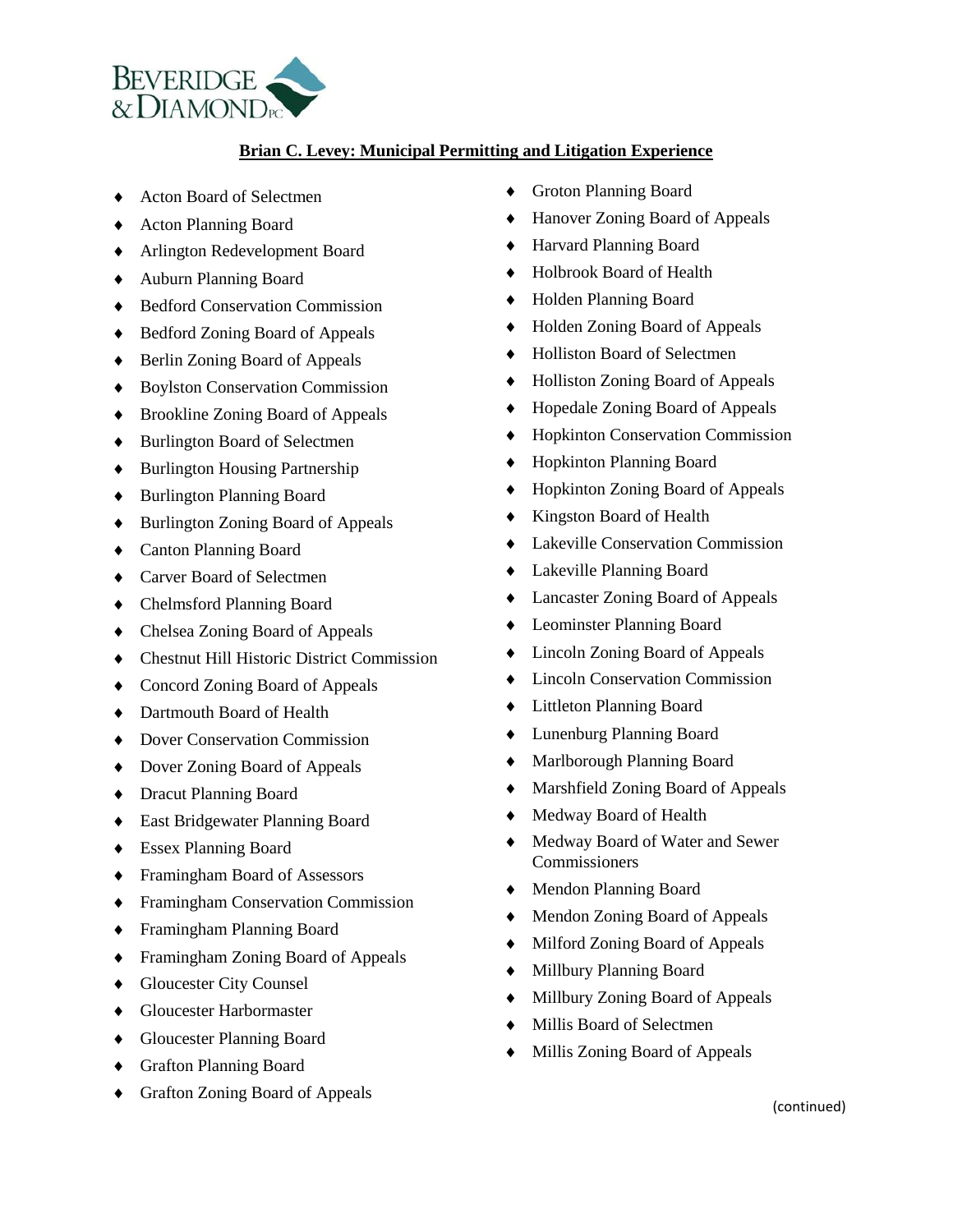

## **Municipal Permitting and Litigation Experience (continued)**

- Natick Board of Selectmen
- Natick Planning Board
- Natick Zoning Board of Appeals
- Needham Planning Board
- Needham Zoning Board of Appeals
- Newton Board of Alderman
- Newton Board of Appeals
- North Andover Conservation Commission
- North Andover Planning Board
- North Andover Zoning Board of Appeals
- Norton Board of Appeals
- ◆ Norton Water Commissioners
- Oxford Planning Board
- ◆ Peabody Board of Appeals
- Pepperell Planning Board
- Plainville Planning Board
- ◆ Plainville Water Commissioners
- ◆ Plainville Zoning Board of Appeals
- Plymouth Zoning Board of Appeals
- ◆ Quincy City Council
- Quincy Conservation Commission
- Shirley Planning Board
- Shrewsbury Planning Board
- ◆ Stockbridge Conservation Commission
- ◆ Stoughton Conservation Commission
- ◆ Stoughton Zoning Board of Appeals
- Sudbury Zoning Board of Appeals
- Tewksbury Zoning Board of Appeals
- ◆ Townsend Board of Health
- ◆ Townsend Zoning Board of Appeals
- Upton Board of Selectmen
- Upton Planning Board
- Upton Zoning Board of Appeals
- Waltham City Council
- Waltham Zoning Board of Appeals
- Watertown Planning Board
- Watertown Zoning Board of Appeals
- Wayland Board of Health
- Wayland Board of Selectmen
- Wayland Conservation Commission
- Wayland Planning Board
- Wayland Zoning Board of Appeals
- Wellesley Board of Assessors
- Wellesley Natural Resources Commission
- Wellesley Planning Board
- Wellesley Zoning Board of Appeals
- West Boylston Zoning Board of Appeals
- Westford Planning Board
- Westminster Zoning Board of Appeals
- Weston Board of Selectmen
- ◆ Weston Conservation Commission
- Weston Planning Board
- ◆ Weston Zoning Board of Appeals
- Westwood Zoning Board of Appeals
- Wilmington Conservation Commission
- Wilmington Planning Board
- Wilmington Zoning Board of Appeals
- Woburn Zoning Board of Appeals
- Worcester Zoning Board of Appeals

(continued)